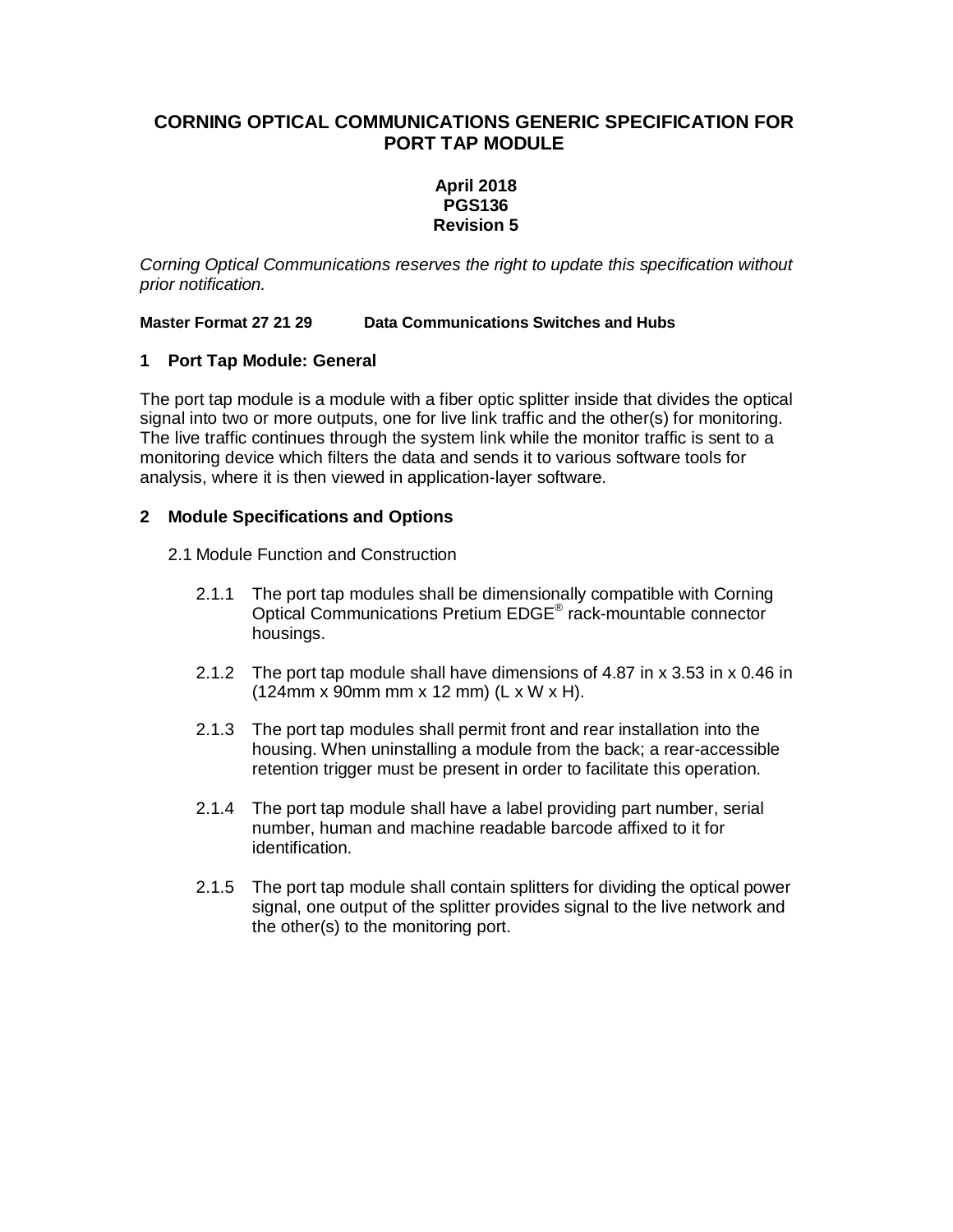- 2.1.6 The port tap module shall be available in three configurations:
	- 2.1.6.1 Configuration A The port tap module shall provide connectivity for LC connectors entering at the front, having 4 live LC ports providing connectivity to the live network and two LC tap ports providing connectivity to the monitoring devices. The LC ports shall be constructed with LC shuttered-adapter
	- 2.1.6.2 Configuration B The port tap module shall support two MTP<sup>®</sup> connectors entering the back of the module and six LC adapters in the front. One MTP<sup>®</sup> port provides connectivity to the live network link, and the other MTP<sup>®</sup> provides connectivity to monitoring devices. The front of the module shall provide LC shuttered-adapter connectivity to the live network.
	- 2.1.6.3 Configuration C The port tap module shall support one live MTP<sup>®</sup> connector entering the back of the module and another live MTP® connector entering at the font of the module providing connectivity to the live network link. The module shall also have an MTP port located at the front or the back of the module providing connectivity to monitoring devices.
- 2.1.7 The Bi-Di port tap module shall be available only with 50/50 split ratio, OM4 fiber and in two different configurations:
	- 2.1.7.1 Bi-Di Configuration A The port tap module shall provide connectivity for LC connectors entering at the front, having 2 live LC ports providing connectivity to the live network and two LC tap ports providing connectivity to the monitoring devices. The LC ports shall be constructed with LC internal shuttered-adapters.
	- 2.1.7.2 Bi-Di Configuration B The port tap module shall support three MTP<sup>®</sup> connectors entering the back of the module and six LC adapters in the front. One MTP<sup>®</sup> port provides connectivity to the live network link, and the other two MTPs<sup>®</sup> provide connectivity to monitoring devices. The front of the module shall provide LC shuttered-adapter connectivity to the live network.
- 2.2 Module Connectivity
	- 2.2.1 Cable assemblies within the modules shall be terminated with MTP<sup>®</sup> pinned connectors or LC connectors.
	- 2.2.2 Multimode port tap modules shall be constructed using thin-film splitter technology. The single-mode splitters shall use biconical-taper splitter technology to ensure optimal performance of the module. The splitter shall be qualified to the environmental and mechanical test as defined in Telcordia GR1209/1221-CORE)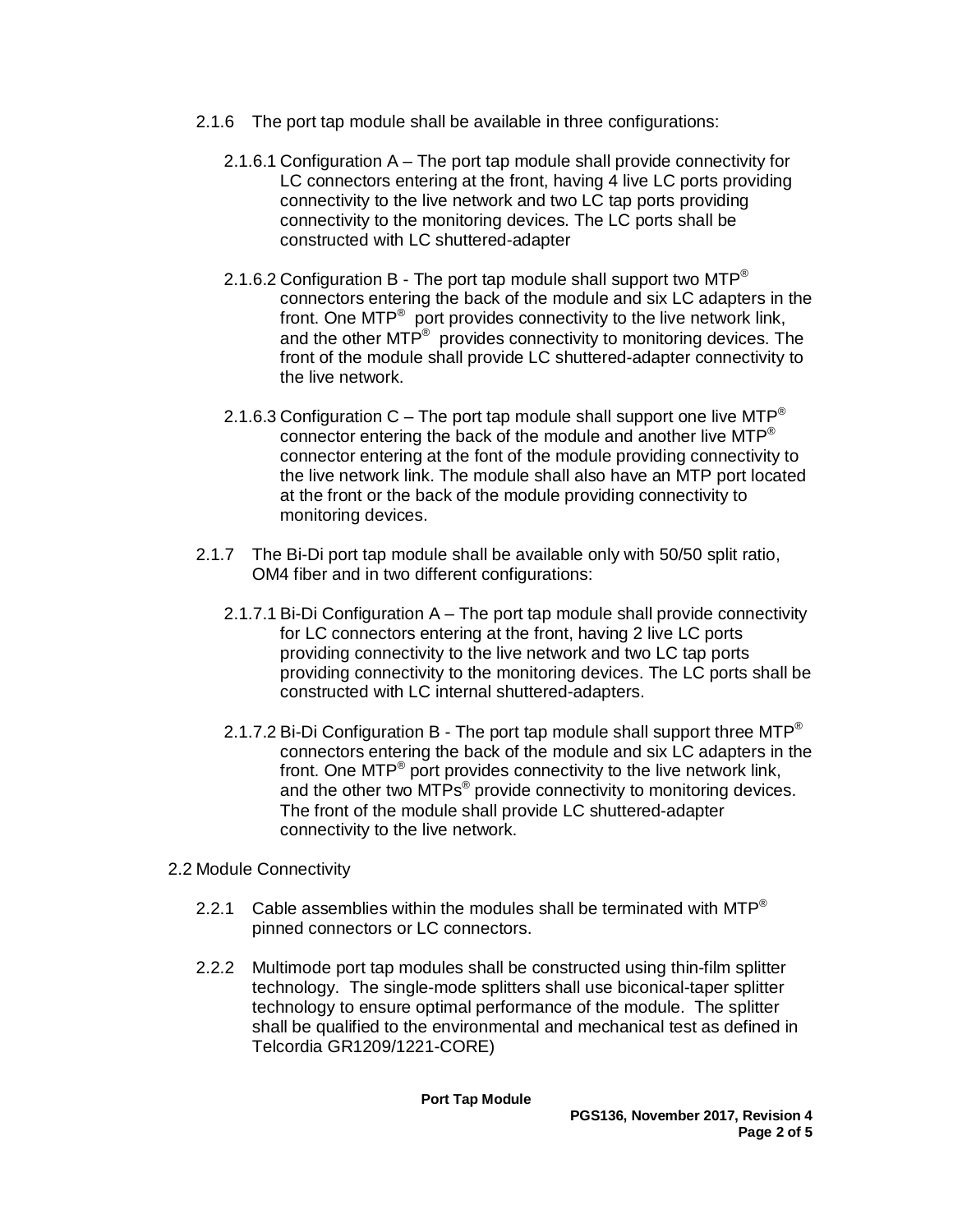- 2.2.3 The adapter sleeves shall be colored as indicated in Table 1.
- 2.2.4 The tap modules utilizing LC connectivity shall have a self-retracting LC shutter adapter mechanism that allows a single hand operation. The shuttered adapter shall be VFL compatible. The LC adapter sleeves shall be color coded as indicated in Table 1.
- 2.3 Module Fiber Types, Optical Specifications, and Component Loss Specifications
	- 2.3.1 Completed module assembly shall meet the specifications of 568C.3 for New Product IL, Low temperature, Temperature Life and Humidity Aging. The completed module assembly shall also meet Vibration specification per GR-326.
	- 2.3.2 Splitter devices in the port tap module shall meet specification of TELCORDIA GR-1209/1221-CORE.
	- 2.3.3 Available fiber types and their optical performance specifications shall be as indicated in Table 1.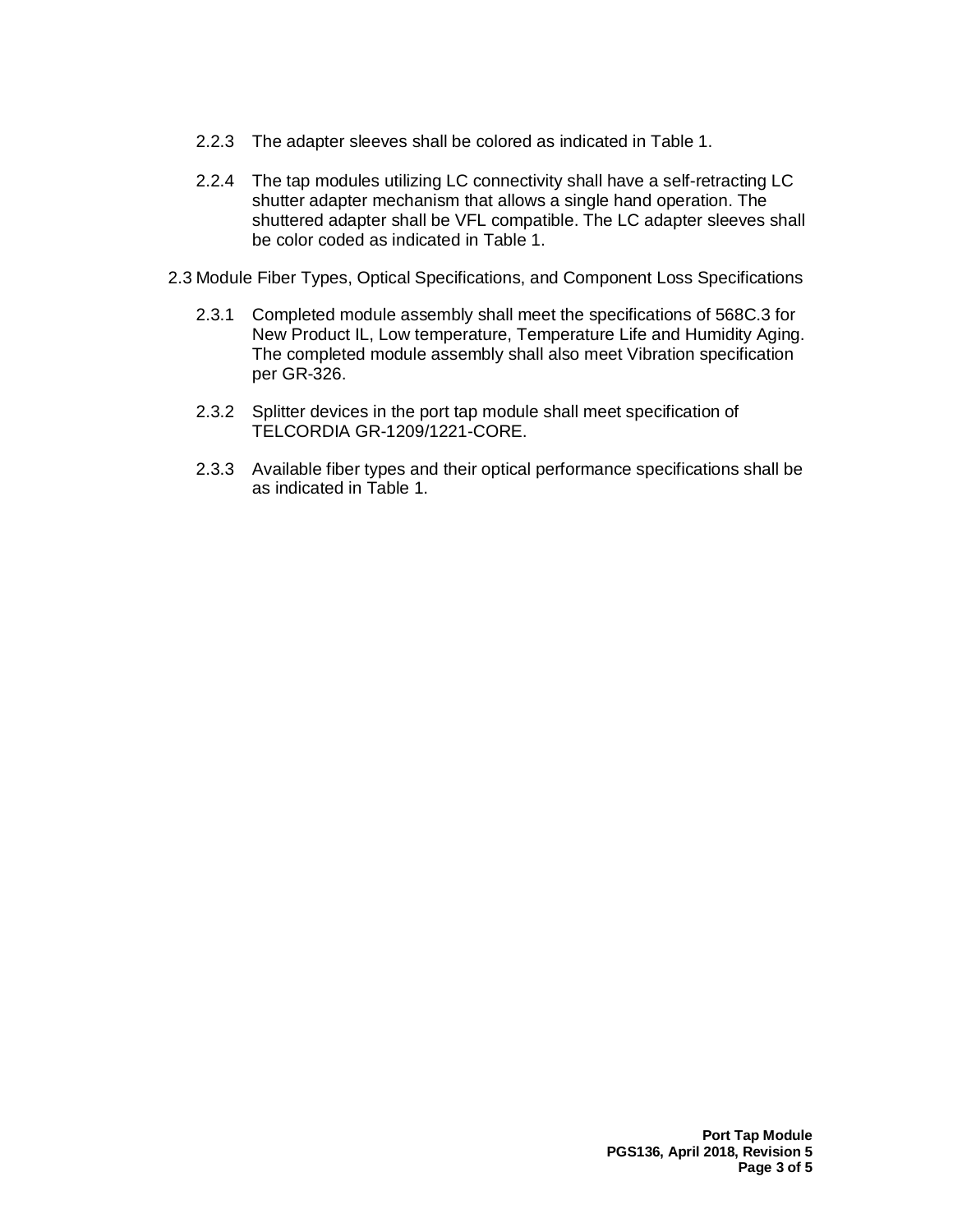Table 1: Modules - Available Fiber Types, Optical Specifications, Component Loss Specifications, and Adapter Colors.

| Property                                                                                            | OM4<br>Ultra-Bendable<br>50 µm Multimode<br>(850/1300 nm) | OS <sub>2</sub><br>Bend-Improved<br>Single-Mode<br>(1310/1550 nm) |  |
|-----------------------------------------------------------------------------------------------------|-----------------------------------------------------------|-------------------------------------------------------------------|--|
| Fiber Attenuation, max (dB/km)                                                                      | 2.8/1.0                                                   | 0.4/0.3                                                           |  |
| Minimum Over Filled Launch (OFL)<br>Bandwidth (MHz*km) <sup>(1)</sup>                               | 3500/500                                                  | $-/-$                                                             |  |
| Minimum Effective Modal<br>4700/-<br>Bandwidth (EMB) (MHz*km) <sup>(2)</sup>                        |                                                           | $-/-$                                                             |  |
| $MTP^{\circledR}$ mated pair max loss (dB) <sup>(3)</sup>                                           | 0.35                                                      | 0.75                                                              |  |
| LC mated pair max loss $(dB)^{(3)}$                                                                 | 0.15                                                      | 0.25                                                              |  |
| Splitter 50/50 max loss (dB) $)^{(4)}$                                                              | 3.50                                                      | 3.50                                                              |  |
| Splitter 70/30 (Live/Tap) max loss (dB)                                                             | 2.40/5.80                                                 | 2.10/5.80                                                         |  |
| Splitter 80/20 (Live/Tap) max loss (dB)                                                             | 1.30/7.30                                                 | 1.30/7.80                                                         |  |
| Adapter color<br><b>LC Live Port</b><br>MTP <sup>®</sup> Live Port<br>MTP <sup>®</sup> /LC Tap Port | Aqua<br>Aqua<br>Red                                       | <b>Blue</b><br><b>Black</b><br>Red                                |  |

Note (1): As predicted by RML BW, per TIA/EIA 455-204 and IEC 60793-1-41, *for intermediate performance laser based systems* (up to 1 Gb/s).

Note (2): As predicted by minEMBc, per TIA/EIA 455-220 and IEC 60793-1-49 for *high performance laserbased systems* (up to 10 Gb/s).

Note (3): Insertion loss specifications when mated to other system components of a like performance specification

Note (4): Bi-Di port tap module is only used in OM3 and OM4 networks with a 50/50 split ratio.

## 2.4 Module packaging

- 2.4.1 The modules shall be packaged in blister packs. The blister pack overall dimensions shall be 10 in x 5.26 in x 1.15 in  $(L \times W \times H)$ .
- 2.4.2 The blister packs shall have the ability to be stored in a box or hung when using a hook merchandising storage device.
- 2.4.3 The blister pack shall be constructed and marked with 100% recyclable Polyethylene Terephthalate  $\frac{d\Lambda}{dt}$  material.

## **3 Universal Polarity Management System**

3.1 The port tap module shall have a wiring scheme such as that when placed in a link with universal-wired components, duplex polarity is maintained.

**Port Tap Module**